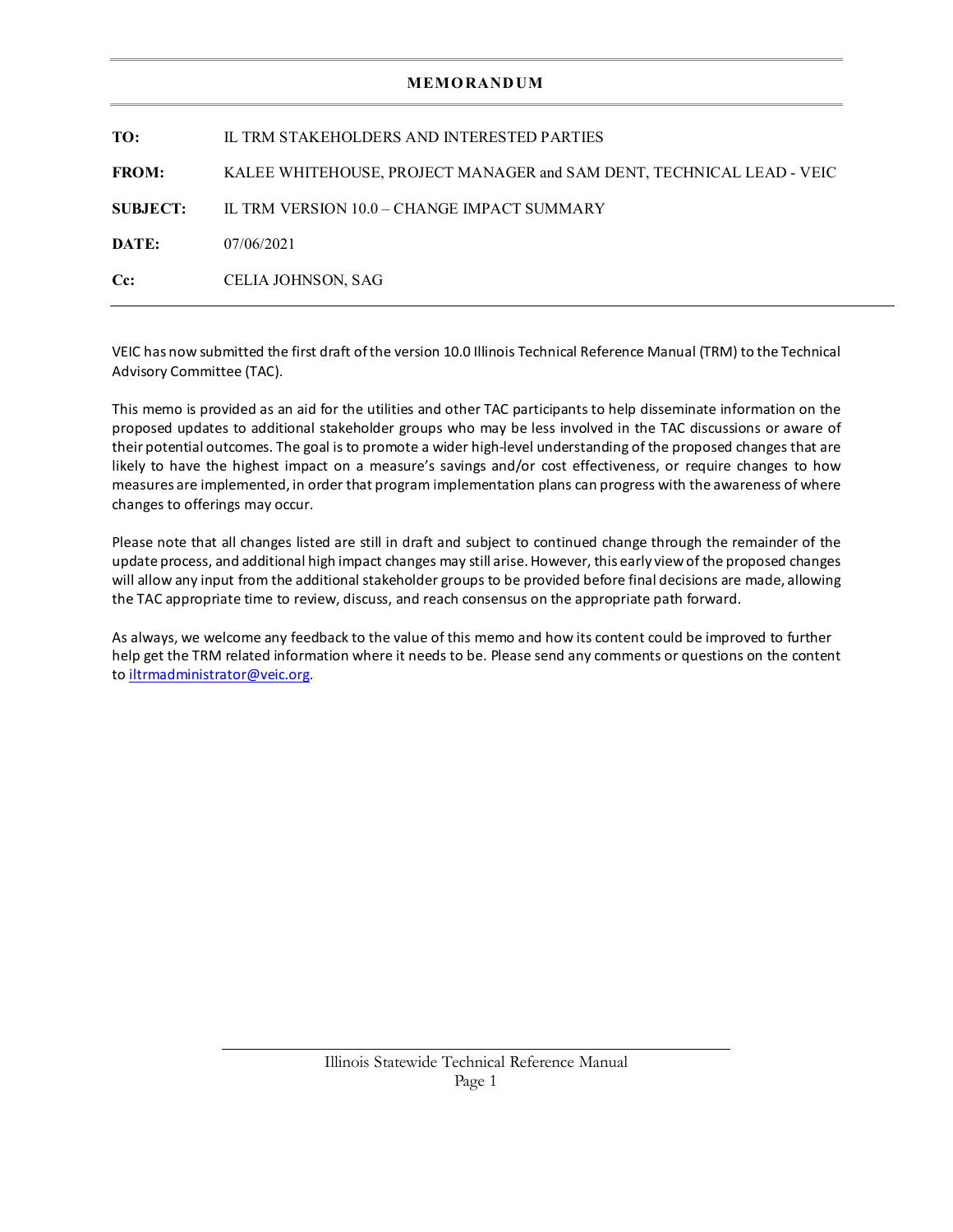| <b>Market</b> | <b>End Use</b>      | <b>Measure Name</b>                                                                                | <b>Summary of Impactful Changes</b>                                                                                   | <b>Potential Impact</b>                                                                                                  |
|---------------|---------------------|----------------------------------------------------------------------------------------------------|-----------------------------------------------------------------------------------------------------------------------|--------------------------------------------------------------------------------------------------------------------------|
| Commercial    | <b>Food Service</b> | <b>ENERGY STAR Dishwasher</b>                                                                      | New ENERGY STAR specification                                                                                         | Increase in savings                                                                                                      |
| Commercial    | <b>Food Service</b> | High Efficiency Pre-Rinse<br>Spray Valve                                                           | Addition of ISR for use with<br>efficiency kits                                                                       | <b>New</b><br>implementation                                                                                             |
| Commercial    | Hot Water           | Water Heater                                                                                       | Addition of heat pump water<br>heater                                                                                 | New equipment<br>type                                                                                                    |
| Commercial    | <b>Hot Water</b>    | Low Flow Faucet Aerators                                                                           | Addition of ISR for use with<br>efficiency kits                                                                       | <b>New</b><br>implementation<br>option                                                                                   |
| Commercial    | <b>Hot Water</b>    | Low Flow Showerheads                                                                               | Addition of ISR for use with<br>efficiency kits                                                                       | <b>New</b><br>implementation<br>option                                                                                   |
| Commercial    | <b>HVAC</b>         | High Efficiency Boiler                                                                             | Update to residential sized<br>baseline standard                                                                      | Reduction in<br>savings                                                                                                  |
| Commercial    | HVAC                | Package Terminal Air<br>Conditioner (PTAC) and<br>Package Terminal Heat<br>Pump (PTHP)             | Assumption for existing unit<br>efficiency increased.                                                                 | Reduction in<br>savings if using<br>deemed<br>assumptions for<br>early replacement                                       |
| Commercial    | <b>HVAC</b>         | <b>Small Commercial</b><br>Thermostats                                                             | Increase in HVAC system capacity<br>cap. Adjustment to savings when<br>replacing programmable<br>thermostats.         | Potential reduction<br>for applications<br>replacing<br>programmable.<br>New eligibility of<br>larger capacity<br>units. |
| Commercial    | Lighting            | LED Bulbs and Fixtures                                                                             | Adjustments to wattage<br>assumptions.                                                                                | Minor impacts to<br>savings                                                                                              |
| Commercial    | Lighting            | <b>Lighting Controls</b>                                                                           | Adjustments to assumptions<br>particularly for Luminaire Level<br>Lighting Controls and Network<br>Lighting Controls. | Minor impacts to<br>savings                                                                                              |
| Commercial    | Refrigeration       | Beverage and Snack<br><b>Machine Controls</b>                                                      | Significant changes to measure<br>methodology.                                                                        | Likely reduction in<br>savings                                                                                           |
| Commercial    | Refrigeration       | <b>Electronically Commutated</b><br>Motors (ECM) for Walk-in<br>and Reach-in Coolers /<br>Freezers | New basis for savings assumptions.                                                                                    | Increase in savings                                                                                                      |
| Commercial    | Refrigeration       | Evaporator Fan Control for<br><b>Electrically Commutated</b><br>Motors                             | New basis for savings assumptions.                                                                                    | Reduction in<br>savings                                                                                                  |
| Commercial    | Refrigeration       | Strip Curtain for Walk-In<br>Coolers                                                               | Methodology update                                                                                                    | Savings impact<br>dependent on<br>application.                                                                           |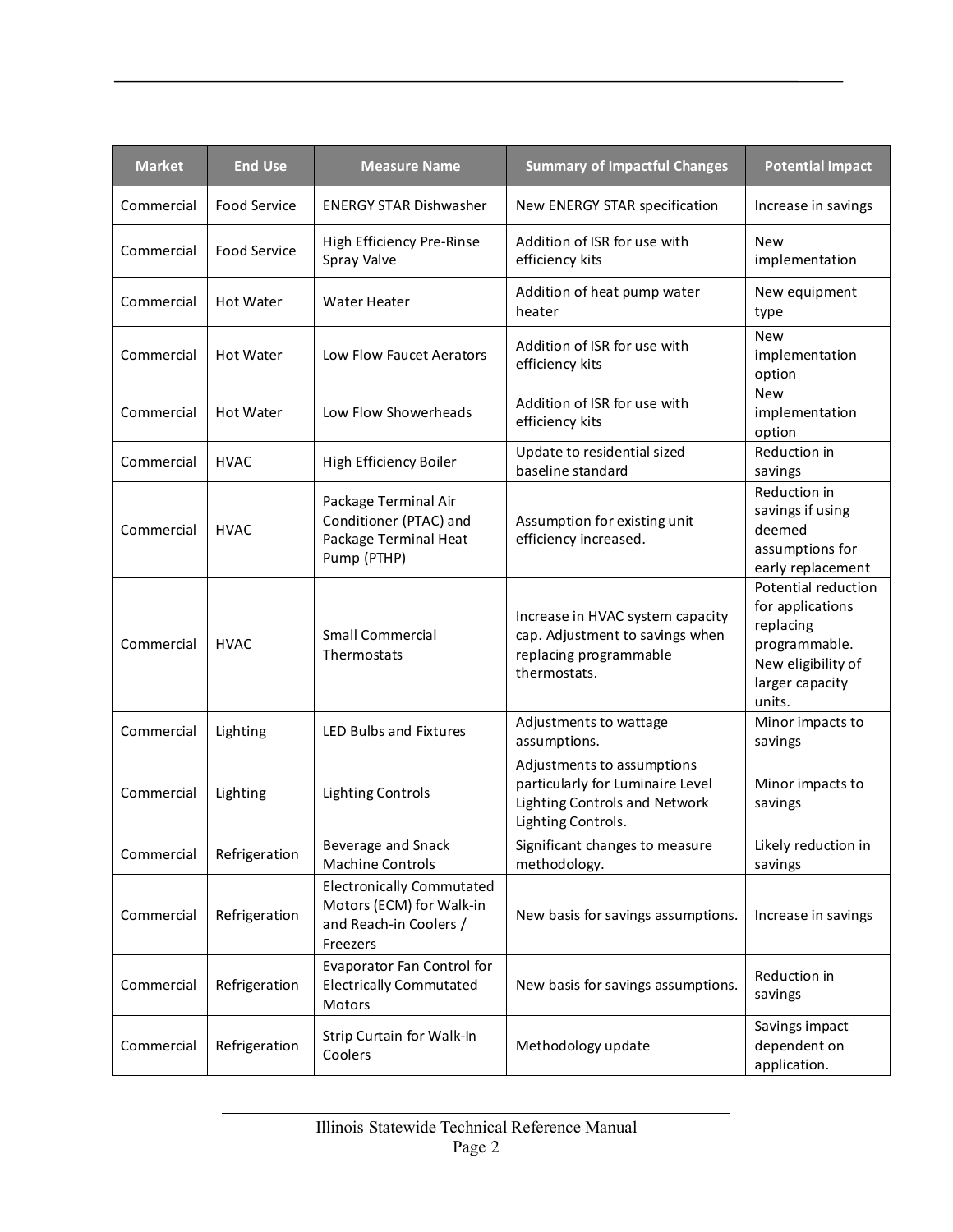| <b>Market</b> | <b>End Use</b>    | <b>Measure Name</b>                                      | <b>Summary of Impactful Changes</b>                                                                                                                                                                                                                                                                                                                                           | <b>Potential Impact</b>                                                                          |
|---------------|-------------------|----------------------------------------------------------|-------------------------------------------------------------------------------------------------------------------------------------------------------------------------------------------------------------------------------------------------------------------------------------------------------------------------------------------------------------------------------|--------------------------------------------------------------------------------------------------|
| Residential   | Appliances        | <b>ENERGY STAR Air</b><br>Purifier/Cleaner               | Methodology update                                                                                                                                                                                                                                                                                                                                                            | Significant increase<br>in savings                                                               |
| Residential   | Appliances        | <b>ENERGY STAR Dehumidifier</b>                          | Updates to hours assumptions                                                                                                                                                                                                                                                                                                                                                  | Significant increase<br>in savings                                                               |
| Residential   | <b>HVAC</b>       | Multiple HVAC measures<br>involving fuel switching       | ** SAG and TAC committees<br>continue to discuss policy and<br>technical aspects of fuel switch<br>measures. Potential changes are<br>likely to the electric grid Heat Rate<br>assumption and addition of gas<br>distribution losses. The potential<br>passing of new energy legislation is<br>being watched and any impact to<br>these measures will be considered.<br>$***$ | <b>TBD</b>                                                                                       |
| Residential   | HVAC and<br>Shell | Multiple HVAC early<br>replacement and Shell<br>measures | Consistent application of derating<br>factors to existing unit HVAC.                                                                                                                                                                                                                                                                                                          | Increase in savings<br>from these<br>measures if rated<br>efficiency of<br>existing unit is used |
| Residential   | <b>HVAC</b>       | <b>Boiler Pipe Insulation</b>                            | Methodology update                                                                                                                                                                                                                                                                                                                                                            | Significant increase<br>in savings                                                               |
| Residential   | <b>HVAC</b>       | Gas High Efficiency Boiler                               | Update to federal standard<br>baseline                                                                                                                                                                                                                                                                                                                                        | Reduction in<br>savings                                                                          |
| Residential   | <b>HVAC</b>       | Gas High Efficiency Furnace                              | Removal of prediction that federal<br>standard will increase in the future<br>to 90%.                                                                                                                                                                                                                                                                                         | Increase in lifetime<br>savings for early<br>replacement.                                        |
| Residential   | <b>HVAC</b>       | Gas High Efficiency<br><b>Combination Boiler</b>         | Update to federal standard<br>baseline                                                                                                                                                                                                                                                                                                                                        | Reduction in<br>savings                                                                          |
| Residential   | <b>HVAC</b>       | Domestic Hot Water Pipe<br>Insulation                    | Methodology update.<br>Addition of virtual assessment<br>program ISR                                                                                                                                                                                                                                                                                                          | Significant increase<br>in savings                                                               |
| Residential   | Hot Water         | Low Flow Faucet Aerators                                 | Addition of virtual assessment<br>program ISR                                                                                                                                                                                                                                                                                                                                 | New<br>implementation                                                                            |
| Residential   | Hot Water         | Low Flow Showerheads                                     | Addition of virtual assessment<br>program ISR                                                                                                                                                                                                                                                                                                                                 | <b>New</b><br>implementation                                                                     |
| Residential   | Lighting          | <b>LED Specialty Lamps</b>                               | Adjustments to wattage<br>assumptions.<br>Addition of virtual assessment<br>program ISR.                                                                                                                                                                                                                                                                                      | Minor impacts to<br>savings                                                                      |
| Residential   | Lighting          | <b>LED Screw Based</b><br><b>Omnidirectional Bulbs</b>   | Adjustments to wattage<br>assumptions.<br>Addition of virtual assessment<br>program ISR.                                                                                                                                                                                                                                                                                      | Minor impacts to<br>savings                                                                      |